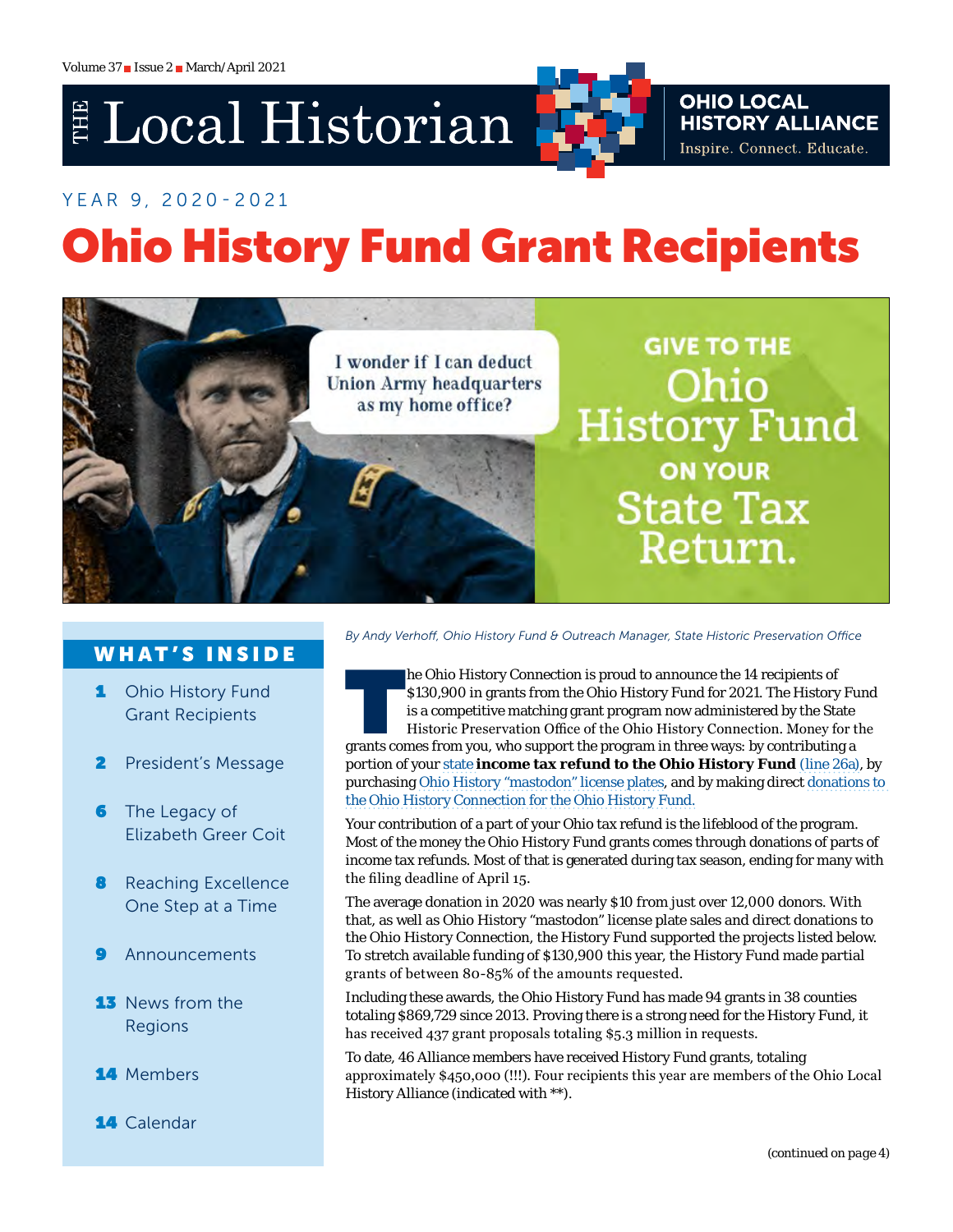<span id="page-1-0"></span>

# President's Message:

#### February 18, 2021

Winter is here and as we all are shoveling ourselves out from under the snow that has finally started to fall around the state, OLHA has been hard at work preparing for the upcoming Regional Meetings and 2021 Annual Meeting with the theme, "Challenge Accepted: Overcoming Obstacles." The Regional Meeting structure this year is a prime example of the theme idea. We have all had to adapt to social distancing and changes to how programs and events are held within our organizations. OLHA has embraced the challenge by providing the new opportunity for two regions to unite virtually for this year's Regional Meetings.

We would all much rather have the opportunity to meet and network with colleagues within our region. However, as I alluded to in my last address, I try to find the silver lining in each difficult situation we have faced throughout the past year. The silver lining of virtual programming is the ability to attend a meeting that may not otherwise have been possible due to distance or weather. This year we have a double feature of regional representation at each meeting.

Our Regional Reps have done a fantastic job of selecting informative and timely programs that cover important topics including customer service, online programming, community engagement and funding. If you haven't registered for a regional meeting yet, be sure to do so soon since registration at the door isn't an option this year and all registrations must be made by the Friday before the meeting.

I'm excited to hear how our colleagues and fellow organizations have overcome obstacles over the past year to continue to serve our communities.

#### **Christy Davis**

Curator of Exhibitions Canton Museum of Art [christy@cantonart.org](mailto:christy%40cantonart.org?subject=) [www.cantonart.org](http://www.cantonart.org)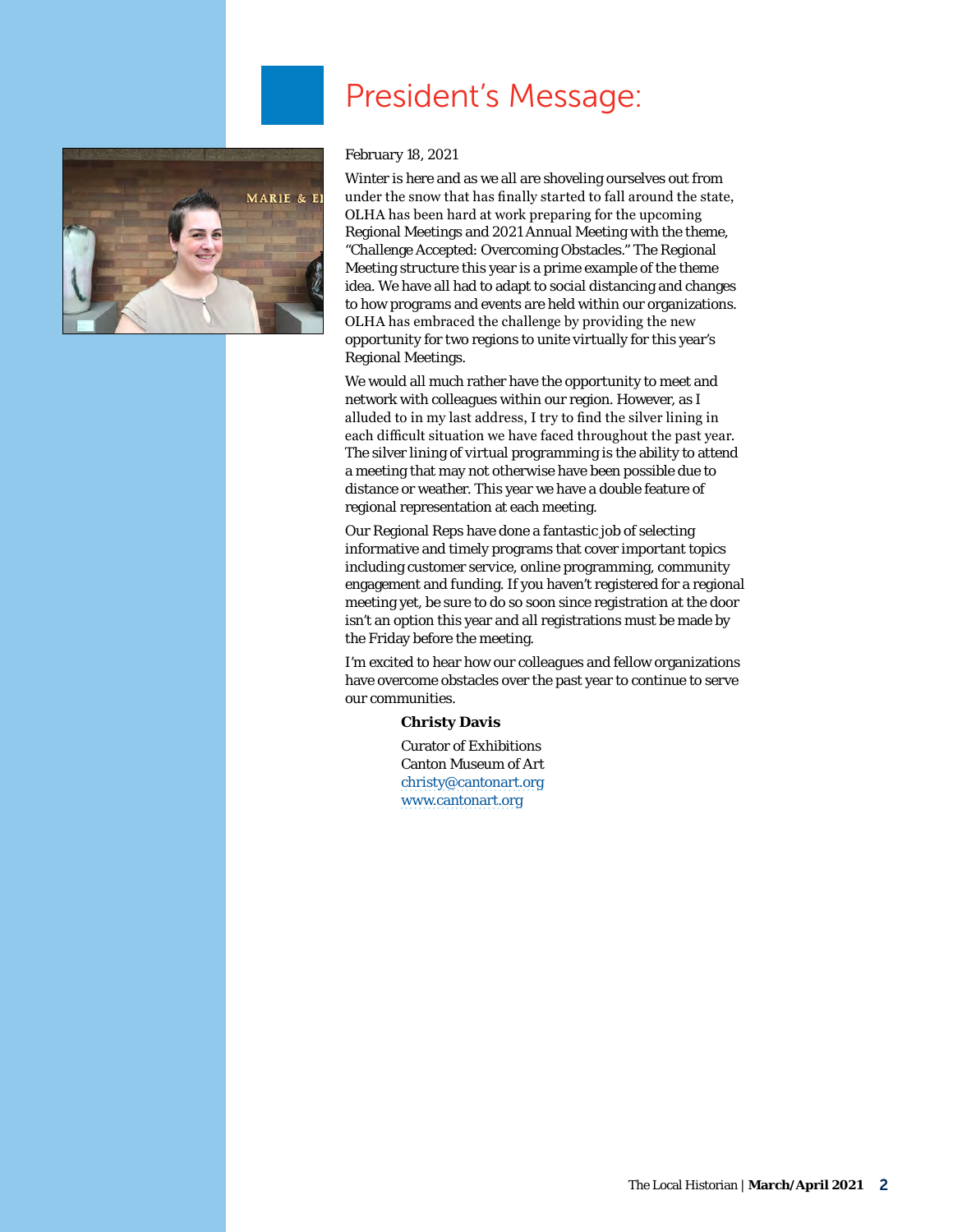# 2021 Board Members Ohio Local History Alliance

#### PRESIDENT

**Christy Davis** Curator of Exhibitions Canton Museum of Art, Canton [christy@cantonart.org](mailto:christy@cantonart.org) [www.cantonart.org](http://www.cantonart.org)

#### 1ST VICE PRESIDENT

**Leslie Wagner** Historian The Dawes Arboretum, Newark 740-323-2355 x1256 [lmwagner@dawesarb.org](mailto:lmwagner@dawesarb.org) [dawesarb.org/](http://dawesarb.org/)

#### 2ND VICE PRESIDENT

#### **Melissa Shaw**

Curator, Collections Management Division National Museum of the United States Air Force Wright-Patterson Air Force Base (937) 255-8839 [melissa.shaw@us.af.mil](mailto:melissa.shaw@us.af.mil) [www.nationalmuseum.af.mil/](http://www.nationalmuseum.af.mil/)

#### **SECRETARY**

**Rebecca Urban** Peninsula Foundation, Peninsula (330) 657-2528 [rurban@peninsulahistory.org](mailto:rurban@peninsulahistory.org)

#### **TREASURER**

**Kathleen Fernandez** Historian and Museum Consultant North Canton

#### TRUSTEES-AT-LARGE

**Timothy Daley** Executive Director Cuyahoga County Soldiers' and Sailors' Monument, Cleveland (216) 621-3710 [tdaley@cuyahogacounty.us](mailto:tdaley@cuyahogacounty.us) [www.soldiersandsailors.com](http://www.soldiersandsailors.com)

**Melissa Karman** Director The Sutliff Museum ,Warren (330) 395-6575 [melissa.karman@sutliffmuseum.org](mailto:melissa.karman@sutliffmuseum.org) [www.sutliffmuseum.org/](http://www.sutliffmuseum.org/)

**Leslie Blankenship** Trustee Kelton House Museum and Garden, Columbus (614)853-2324 [lblanken@att.net](mailto:lblanken@att.net) keltonhouse.com/

#### IMMEDIATE PAST PRESIDENT

**Wendy Zucal** Executive Director Dennison Railroad Depot Museum, Dennison (740) 922-6776 [director@dennisondepot.org](mailto:director@dennisondepot.org) [dennisondepot.org](http://dennisondepot.org)

#### EX-OFFICIO (EXECUTIVE SECRETARY)

#### **Dr. Betsy Hedler**

Partnerships Coordinator Local History Services Ohio History Connection, Columbus (614) 297-2538 [ehedler@ohiohistory.org](mailto:ehedler@ohiohistory.org) [www.ohiohistory.org](http://www.ohiohistory.org)

#### REGION 1

**Amy Craft** Director Allen County Museum & Historical Society, Lima 419-222-9426 [acraft@wcoil.com](mailto:acraft@wcoil.com) [www.allencountymuseum.org](http://www.allencountymuseum.org)

#### **John Swearingen, Jr.** Museum of Fulton County, Wauseon 419-337-7922 [info@museumoffultoncounty.org](mailto:info@museumoffultoncounty.org) [www.museumoffultoncounty.org](http://www.museumoffultoncounty.org)

#### REGION 2

**Julie Mayle**

Associate Curator of Manuscripts Rutherford B. Hayes Presidential Library & Museums, Fremont 419-332-2081 [jmayle@rbhayes.org](mailto:jmayle@rbhayes.org) [www.rbhayes.org](http://www.rbhayes.org)

#### **Ronald I. Marvin, Jr.**

Director Wyandot County Historical Society 419-294-3857 443-510-5162 [curator@wyandothistory.org](mailto:curator@wyandothistory.org) [www.wyandothistory.org/](https://www.wyandothistory.org/)

#### REGION 3

**Greg Palumbo** Director Lakewood Historical Society, Lakewood (216) 221-7343 [director@lakewoodhistory.org](mailto:director@lakewoodhistory.org)

**Leianne Neff Heppner** President & CEO Summit County Historical Society, Akron (330) 535-1120 [Leianne@summithistory.org](mailto:Leianne@summithistory.org)

#### REGION 4

**Lisa Hoerig** Newton Falls Preservation Foundation [hoeriglisa@gmail.com](mailto:hoeriglisa@gmail.com) [www.nfpreservation.org/](https://www.nfpreservation.org/)

**Sarah Moell** Education and Outreach Manager Trumbull County Historical Society, Warren 330-394-4653 [sarah@trumbullcountyhistory.org](mailto:sarah@trumbullcountyhistory.org) [www.trumbullcountyhistory.org](http://www.trumbullcountyhistory.org)

#### REGION 5

**Shelagh Pruni**

Director Reeves Museum, Dover (330) 343-7040 [director@reevesmuseum.org](mailto:director@reevesmuseum.org) [www.doverhistory.org](http://www.doverhistory.org)

**Bailey Yoder** Curator of Football Heritage Massillon Museum, Massillon 330-833-4061, ex. 116 [byoder@massillonmuseum.org](mailto:byoder@massillonmuseum.org) [www.massillonmuseum.org](http://www.massillonmuseum.org)

#### REGION 6

**Nina Thomas**

Museum Specialist Anti-Saloon League Museum/Westerville Public Library, Westerville [nthomas@westervillelibrary.org](mailto:nthomas@westervillelibrary.org) [www.westervillelibrary.org/AntiSaloon/](http://www.westervillelibrary.org/AntiSaloon/)

**Deborah Lowe Wright**

Founder and Director Pickaway County African-American Heritage Association, Circleville 740-601-4969 [pcaaha@aol.com](mailto:pcaaha@aol.com)

#### REGION 7

**Melissa Shaw** Curator, Collections Management Division, National Museum of the United States Air Force Wright-Patterson Air Force Base (937) 255-8839 [melissa.shaw@us.af.mil](mailto:melissa.shaw@us.af.mil) [www.nationalmuseum.af.mil/](http://www.nationalmuseum.af.mil/)

#### **Natalie Fritz**

Curator of Library and Archives Clark County Historical Society, Springfield 937-324-0657 x234 [nataliemfritz3@gmail.com](mailto:nataliemfritz3@gmail.com)

#### **Dante Centuori**

Executive Director Armstong Air and Space Museum, Wapakoneta 419-738-8814 [dcentuori@armstrongmuseum.org](mailto:dcentuori@armstrongmuseum.org) [www.armstrongmuseum.org](http://www.armstrongmuseum.org)

#### REGION 8

#### **Ed Creighton**

Butler County Historical Society Hamilton (513) 324-5942 (513) 756-1515 [ercmorgans@fuse.net](mailto:ercmorgans@fuse.net)

#### **Terrie Puckett**

The Grail in the US Loveland (513) 683-2340 [terrie@grail-us.org](mailto:terrie@grail-us.org) [www.grail-us.org/where-we-are/grailville/](http://www.grail-us.org/where-we-are/grailville/)

#### REGION 9

#### **Brad Davis**

Collections Manager/Registrar Southeast Ohio History Center, Athens<br>740-592-2280 ext. 104 740-592-2280 [brad@athenshistory.org](mailto:brad@athenshistory.org)

#### **Ann Cramer**

Hocking County Historical Society, Logan 740-590-6023 [acramer2@frontier.com](mailto:acramer2@frontier.com) [hockingcountyhistorymuseum.org/](https://hockingcountyhistorymuseum.org/)

#### REGION 10

#### **Kyle Yoho**

Education Director The Castle Historic House Museum, Marietta 740-373-4180 [kyle@mariettacastle.org](mailto:kyle@mariettacastle.org) [www.mariettacastle.org](http://www.mariettacastle.org)

#### **Brenda Davis**

Trustee and Secretary Walhonding Valley Historical Society, Warsaw 740.824.4000 740.824.3872 [ddd3430@gmail.com](mailto:ddd3430@gmail.com) [www.wvhistoricalsociety.org/](http://www.wvhistoricalsociety.org/)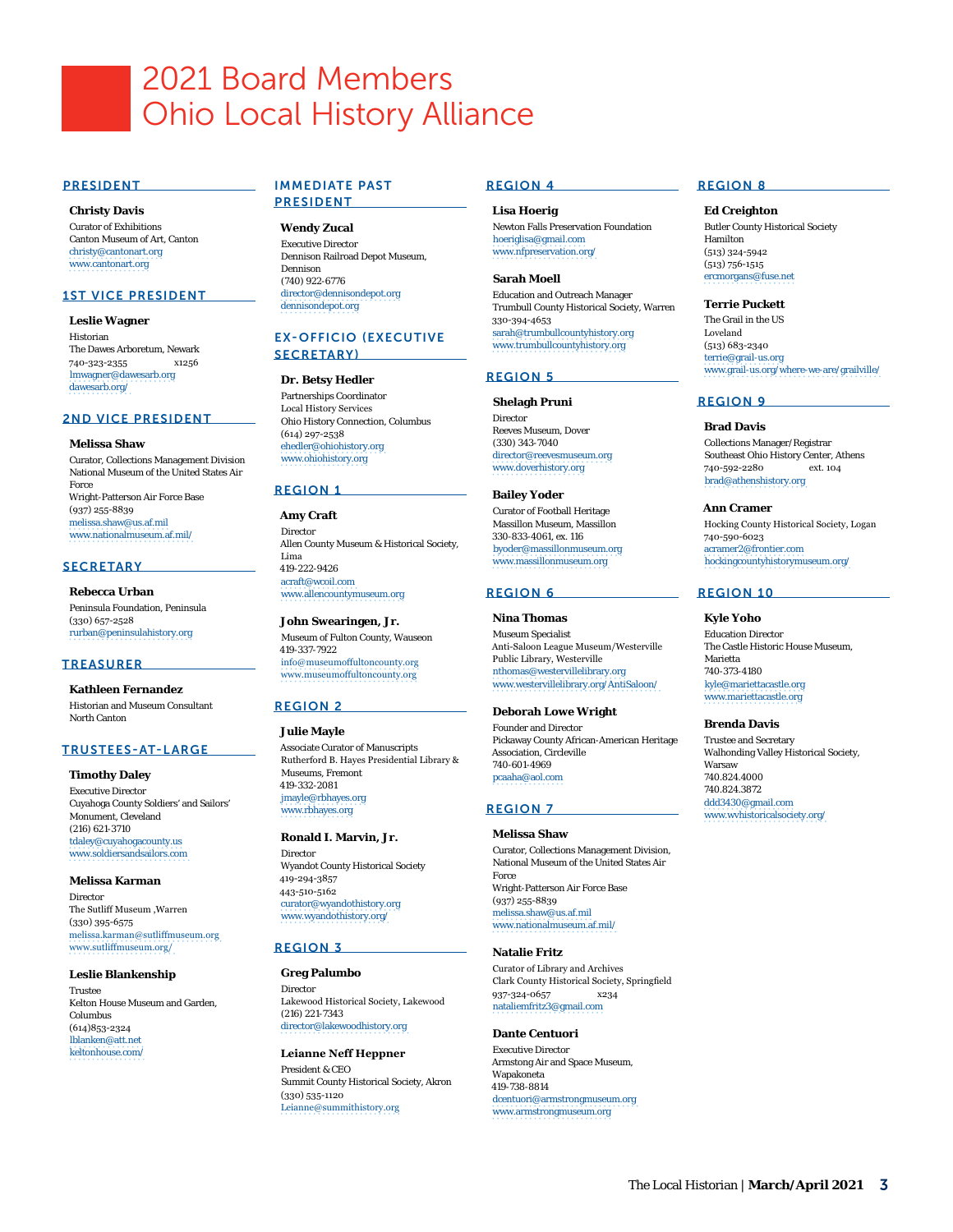# 2021's Ohio History Fund Grant Recipients

#### CENTER FOR COMMUNITY VOICES AT [WYSO](https://www.wyso.org/)  [PUBLIC RADIO](https://www.wyso.org/), YELLOW SPRINGS

\$12,240 for "WYSO Digital Audio Archives Strategic Plan." Radio station WYSO has 5,000 audio recordings that document life in the Miami Valley and chronicle area responses to local and national events and movements between 1958 and 1990. While some recordings have been catalogued and digitized, the station recognizes that it needs to develop a master plan to address the bulk of the collection. Grant funds will engage an archives consultant to guide the process. The project is timesensitive, as the station risks losing part of the collection due to physical deterioration or looming inability to playback obsolete recording formats.

#### [CITY OF HUDSON](https://www.hudson.oh.us/120/Cemeteries) [CEMETERIES](https://www.hudson.oh.us/120/Cemeteries)

\$17,000 for "Historic Old Hudson Township Burying Ground Restoration and Preservation." A part of the Hudson Historic District, the cemetery was established in 1808 and holds the remains of notable citizens, such as Owen and Ruth Brown, parents of abolitionist John Brown, and David Hudson, for whom the town is named. Supported by this grant and building on an earlier condition assessment of the site, this project will result in the professional conservation of approximately 150 headstones and markers. An experienced cemetery conservator will lead the work. After it is complete, plans call for the nearby Western Reserve Academy to make more extensive use of the cemetery at an outdoor classroom and resource for teaching local history.

#### [CITY OF NEW FRANKLIN](http://newfranklin.org/index.php/9-tudor-house)

\$4,947 for "Tudor House Digital Floorplans and Section Blueprints." Built in 1928 as a wedding gift, the Tudor House now is a city-owned and operated events center. To remain a responsible steward, it's imperative that the city maintain the house, preserve its historic appearance, and plan for its future. This is hampered, however, by incomplete blueprints and plans for the house. Many were lost during ownership changes and only 30 pages of the original set of approximately 126 pages have survived. To plan for house's future efficiently and accurately, the city needs to recreate complete basic floorplans and sections, on paper and in digital form, paid for by the grant.

#### [CITY OF SHELBY](https://shelbycity.oh.gov/)

\$2,967 for "Shelby City Council Minutes Digitization Project." The city will digitize and transcribe approximately 5,800 pages of city council minutes, incorporation records, and ordinances spanning 1863-1934. The 13 volumes containing these records are fragile and grant funds will pay a professional digitization company to complete the work. The goal of the project is to make the information in these primary sources accessible, as they record details about the beginnings of the community up to its early years as a small city in the 1920s and '30s. Little has been written about the city's history, but this project will make an effort easier by providing digital access to these records.

#### \*\*[DECORATIVE ARTS CENTER OF OHIO](http://www.decartsohio.org/), LANCASTER

\$7,735 for "Rising Family Digitization Project." Acquired by the center in 2020, the Rising/Reece/Peters family papers document everyday life among Lancaster's leading families in the nineteenth century. Understanding their histories illuminates the decisions that determined the city's development. Not otherwise accessible except in person, digitizing the papers will make them widely and freely available for researchers and the general public through a partnership with the Columbus Metropolitan Library. Grant funds will pay the fee of a digitization specialist to complete the project.

#### [DIVERSE MEDIA ZONE,](https://www.diversemediazone.org/) COLUMBUS

\$15,398 for "A Higher Law: The Oberlin-Wellington Rescue" Documentary. In 1858, John Price, an Oberlin resident and formerly enslaved person, was captured by federal marshal, pursuant to the Fugitive Slave Law of 1850. A crowd of antislavery men from Oberlin and Wellington later freed Price and helped him escape to Canada. The court trial of 37 of the rescuers in 1859 revealed how divided Ohio had become over slavery. Using grant funds to cover staff costs, hire production services, and pay some costs for supplies and equipment, the recipient will produce a half-hour documentary about this comparatively little-remembered event. The production will be screened in the Oberlin-Wellington area and elsewhere and will be broadcast on Ohio public televsion stations.

#### [DUNHAM TAVERN MUSEUM,](http://dunhamtavern.org/) CLEVELAND

\$10,200 for the project "Dunham Tavern Museum Roof Rehabilitation." Balancing budget constraints against the need to maintain a fully-functioning roof, this project will replace a section that it is no longer cost-effective to repair. Designated a Cleveland Landmark and listed on the National Register of Historic Places, the tavern, a stagecoach stop built in 1824, is the oldest building on its original site in Cleveland. The tavern's location illustrates how much how the city has developed in nearly 200 years. A reviewer noted that "it's clear the applicant put a lot of thought and dedicated time into designing this project. Consulting CRS (Cleveland Restoration Society) and having a CAP [Conservation Assessment Program] assessment shows their commitment to ensuring the work is completed following the Secretary of the Interior's Standards (for Rehabilitation)."

#### [GORMAN HERITAGE FARM FOUNDATION](https://gormanfarm.org/), EVENDALE

\$10,583 for the "Gorman Heritage Farm Historic Sign Project." The project will place approximately 60 interpretive signs around the farm. The signage will situate the farm in its larger historical context, help visitors to understand food production, and identify farm buildings and equipment, as well as give directions. The signs will broaden the farm's interpretative reach, as not all visitors interact with farm staff, especially in the time of COVID. Self-guided visitors can read the signage at their leisure and the signs will be incorporated into school and other educational programs. Grant funds will be used to cover the project's staff time and pay the costs to create the signs.

*(continued on page 5)*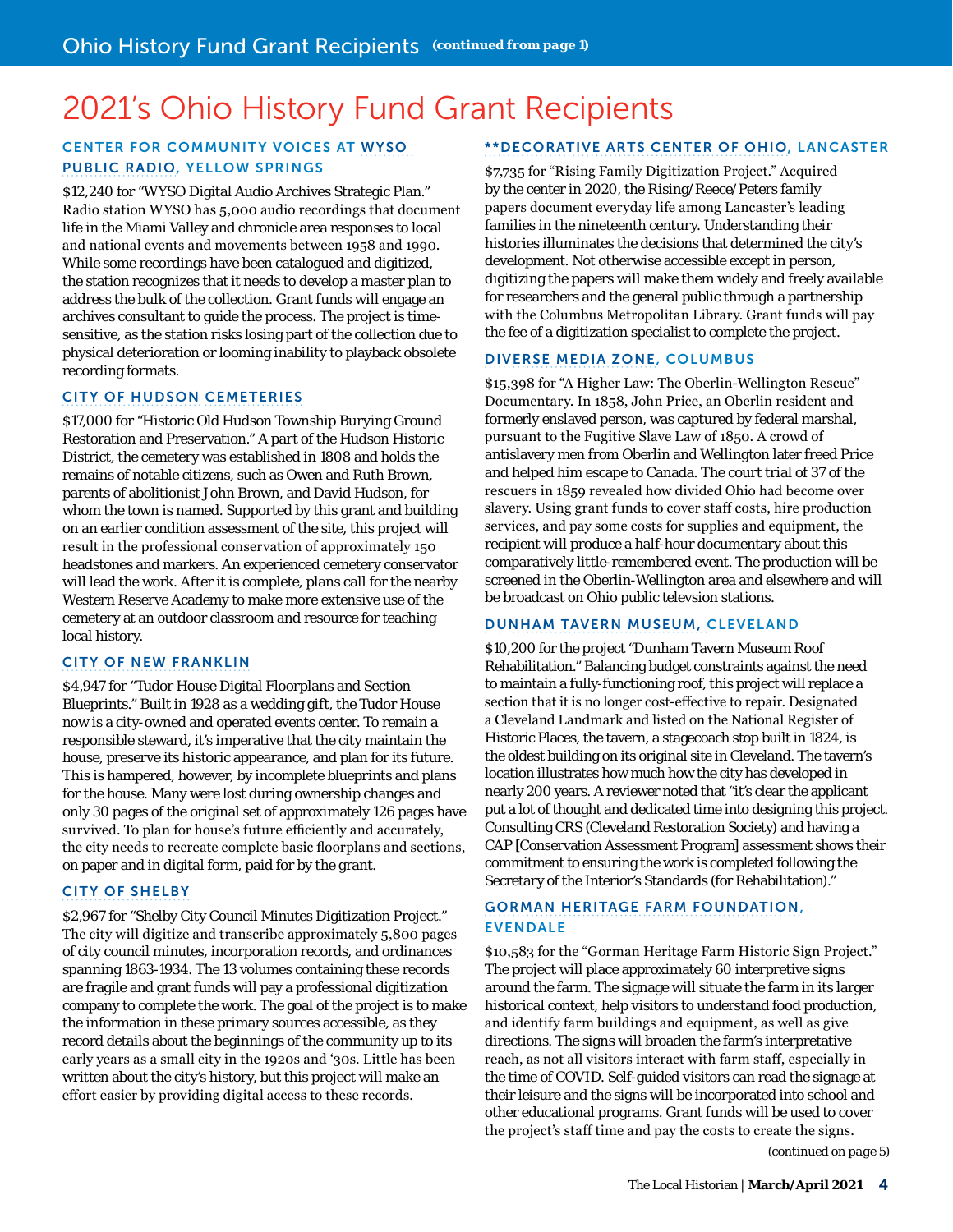#### [GREEN LAWN CEMETERY ASSOCIATION](https://www.greenlawncemetery.org/), **COLUMBUS**

\$5,817 for the project "Separate But Equal? Policies and Practices of African American Burials at Green Lawn Cemetery." The project will make possible research on burials of African Americans at the cemetery and share those findings with the public, in partnership with the Columbus Metropolitan Library. Identifying and documenting the burials will reveal not only information about the individuals interred, but also document changes in societal attitudes, practices, and policies over time as exemplified at Green Lawn. Grant funds will pay for the time and travel of the principal researcher and a subscription to software that will be used to present the findings of the project online.

#### \*\*[LORAIN HISTORICAL SOCIETY,](https://www.lorainhistory.org/) LORAIN

\$8,415 for the "Latino Lorain History Project." The grant will enable the society to hire a staff member to administer an oral history project. Building on already strong relationships, its goal is to collect oral histories from older members of the city's Latino community (either in person or via conferencing software, subject to the state of the pandemic). In addition to indexed transcripts of the interviews, a result of the project will be virtual museum of the community hosted on the society's website.

#### [MALTZ MUSEUM OF JEWISH HERITAGE](https://www.maltzmuseum.org/), CLEVELAND

\$3,400 for "Antiracism Training for Volunteer Docents." The Maltz Museum "promotes an understanding of Jewish history, religion, and culture and builds bridges of tolerance and understanding with those of other religions, races, cultures, and ethnic backgrounds…." To further that mission, the museum wants to encourage its docents to examine the biases they bring to their work and in so doing begin to create an even better experience for visitors. Grant funds will bring an expert facilitator to the museum to conduct antiracism training. One reviewers wrote that "The applicant makes a compelling case for why this training is needed, especially at this time of increased awareness of the damage…implicit bias and systemic racism can do."

#### \*\*[OVER-THE-RHINE MUSEUM,](http://www.otrmuseum.org/) CINCINNATI

\$16,286 for the project "Historic Structures Report." A report describing in detail the history of the building and the diverse people who lived there over time is the next step in creating the Over-the-Rhine Museum. The report is necessary now because it will guide decisions on the refurbishment of the building and, later, the creation of exhibits. A reviewer goes on to add that "[t]his project not only capitalizes on the applicant's existing momentum, it is a logical next step, and becomes even more important in the context of Cincinnati's history, the current social justice movements, and the fast changing nature of the neighborhood as it undergoes rapid redevelopment."

#### \*\*[TRUMBULL COUNTY HISTORICAL SOCIETY](https://trumbullcountyhistory.com/), WARREN

\$12,045 for "Saving Warren's Urban Renewal Archive (SWURA)." This grant will pay in part the costs of hiring the staff necessary and the equipment and supplies required to preserve and make accessible records of Urban Renewal in the City of Warren. The approximately 750 documents this project will save form a record of lost streetscapes and neighborhoods. The project is urgent because without it the continued existence of these rare materials is perilous. Once catalogued, the records will be available in an online archive available to the public.

#### [WATERVILLE HISTORICAL SOCIETY](http://www.watervillehistory.org/), WATERVILLE

\$3,867 for the "Wakeman Hall HVAC System." A relatively small grant, plus match, will have a big impact on this volunteerrun organization. The new HVAC (Heating, Ventilation, Air Conditioning) system this grant makes possible is replacing a twenty-year-old system at the end of its useful life. The money the organization will save in repairs to a failing unit will instead be budgeted for other mission-fulfilling projects. More importantly, Wakeman Hall's new unit will provide better climate control for the preservation of the historical materials kept inside and better provide for the comfort of volunteers and patrons.

#### *Congratulations to this year's grant recipients!*

*Applications for 2022's round of grants will be available in mid-June on the Ohio History Fund's web site:* [www.ohiohistory.org/historyfund](http://www.ohiohistory.org/historyfund)*. In the meantime, contact Andy Verhoff, the Ohio History Fund's manager, with questions:* averhoff@ohiohistory.org *or 614.562.4490.*

#### PEOPLE IN THE NEWS



**Barb Piscopo, Executive Director of** the Lorain Historical Society, has been named the recipient of the Eric Nord Award for Excellence in Leadership, presented by Leadership Lorain County. She was chosen for this award in recognition of her work to preserve, honor, and connect the rich history of the community and ensure its legacy into the future.

Barb Piscopo currently serves as the Executive Director of the Lorain Historical Society. During her tenure, she has come to learn much about the history of the City and its rich tradition as "The International City". What she is most passionate about in her work is helping people to envision a future for the City, one that is respectful of its past but that is eager to embrace the opportunities that the future holds.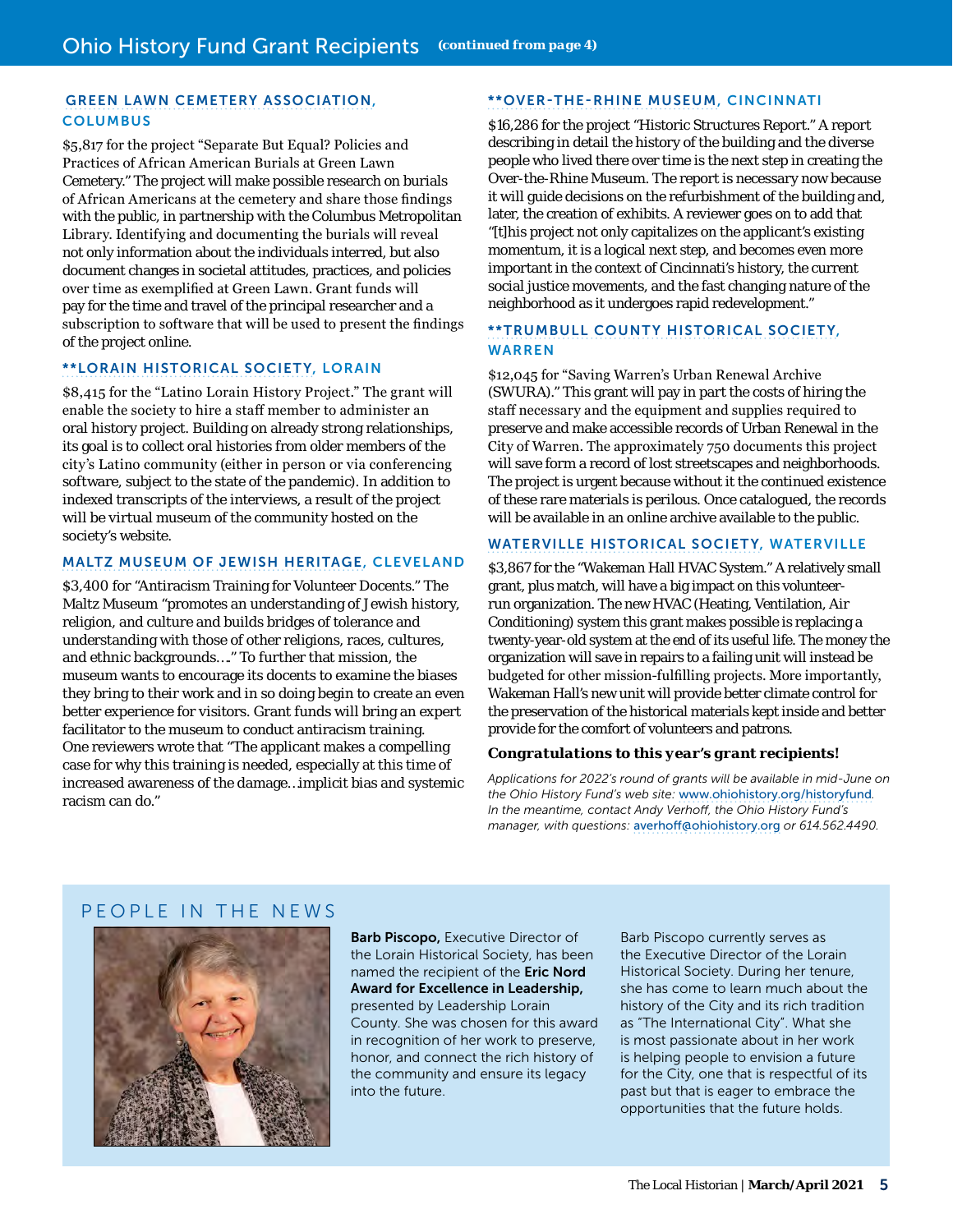# <span id="page-5-0"></span>Celebrating 100 Years of Women's Right to Vote: The Legacy of Elizabeth Greer Coit



*By Leslie Blankenship, OLHA Trustee-at-Large and Local Historian.* 

*Originally published in the Worthington Historical Society Intelligencer, November 2020. Reprinted by permission.*

**Example 1** Ferry From the *Cincinnati* Enquirer stepped into Sinton Hall in the YMCA building at the corner of Seventh and Walnut Streets in Cincinnati. His assignment *Enquirer* stepped into Sinton Hall in the YMCA building at the corner of Seventh and Walto cover the 13th Annual Conference of the Ohio Woman's Suffrage Association (OWSA) began by attending their Executive Committee meeting the afternoon of October 17, 1898.

This was only the second time that OWSA met deep in Southern Ohio. Founded in 1869, the state suffrage organization's largest membership and strength lay in the progressive counties of the Connecticut Western Reserve—the birthplace of Ohio's abolition movement. The Queen City was a challenge for suffragists because of a conservative culture dominated by the patriarchal beliefs of its German immigrants and a sizable brewing industry hostile to woman suffrage's threat of temperance and prohibition. Cincinnati's Twentieth Century Woman's Suffrage Club had sponsored the event and worked diligently to make it a success.

Scanning the room, the reporter took in the suffrage-yellow drapings adorning the hall and a bowl of yellow roses on a table on the stage where a large yellow floral star was uplifted on a standard bearing the name "Ohio." Also on the stage was the American flag of Susan B. Anthony, the featured speaker of the conference. Instead of multiple stars on the blue field for the states, her flag had only four yellow stars: one for each state that had granted woman suffrage: Wyoming, Colorado, Idaho, and Utah.

The reporter cast his eyes across the audience as committee members began taking their seats. At last, he found what he was looking for. He recognized it immediately in the countenance of

an elderly woman "whose venerable face bespeaks the courage and peace of a victor." It was *the woman* who could encapsulate the history of women suffrage in the story of her life. His eyes had landed on Mrs. Elizabeth Greer Coit, state Treasurer of OWSA.

This woman of deep integrity and quiet gravitas immediately impressed him. "Few women," he later wrote in his account of the conference, "have the good fortune to see as much fruition of her devoted toil as Mrs. Coit. Her personality is a strong argument and conclusion of historical characteristics of the movement in Ohio. All her



*Elizabeth Coit Greer. Image courtesy of the Ohio History Connection.*

instincts and aspirations are linked with the interests of the state. She was born in Worthington, Ohio in 1820, Elizabeth Greer, and married Mr. Harvey Coit of Columbus in 1844. Living at the capital, she has felt the injustices of every intense condition which has swept over the commonwealth in the last 50 years. She has been involved in this movement for woman suffrage from its inception and has woven into the weft of her womanly nature the hallowed memory of some of Ohio's greatest minds—not seated with honored men around the statues at the State Capitol—but deeply ingrained with the history of freedom in this state of most honored men. …She is the living link between the great past and the living present, greatly honored by all her associations in the work."

The next afternoon, Mrs. Coit delivered a

paper entitled "The Status of Women in 1848" where she compared what it was like being a suffragist then and now—fifty years later. "The attitude of communities has changed," she explained. "People formerly burlesqued the suffragists; now women who have espoused the cause receive the utmost consideration, are entertained at the loveliest homes, carriages are now at their disposal, &c." she quipped.

It had indeed been a long journey from 1820 to 1898 for Elizabeth Greer Coit. She was the fourth daughter of immigrants who came from Northern Ireland to Worthington in 1814: Joseph Greer from Belfast and Nancy Dixon Greer from Carrick Fergus. Her father, a skilled cabinet maker, came to work in James Kilbourne's Worthington Manufacturing Company. On August *(continued on page 7)*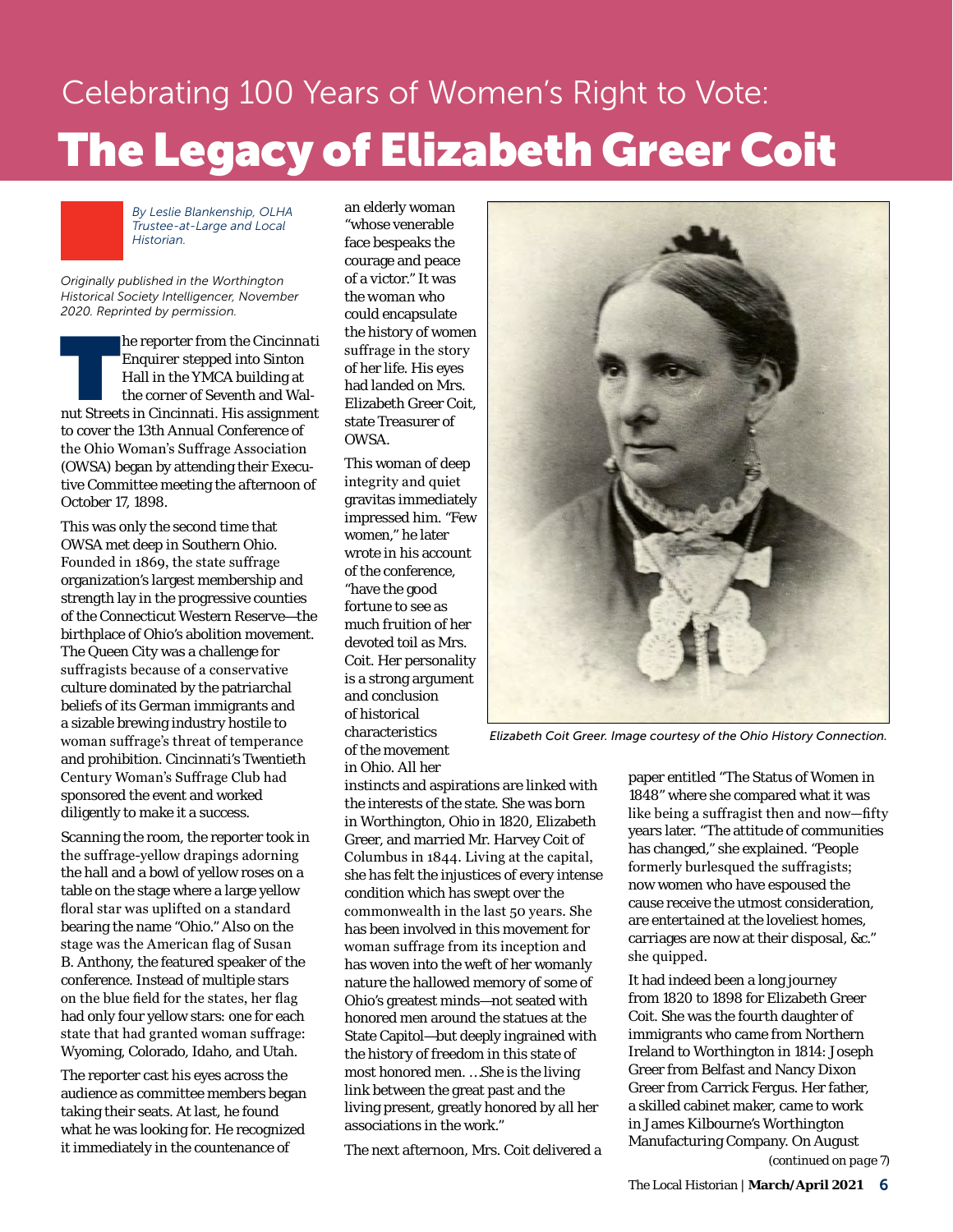

*The Greer House at 48 South Street still stands today. Courtesy of the Worthington Historical Society.*

4, 1829, tragedy struck the family when Joseph, an infant, and a toddler died of the *cholera morbis*, leaving Nancy Greer to provide for her seven remaining children.

Elizabeth's character was molded by her young life in Worthington and the strong women who inhabited her circle. Her mother supported the family by taking in laundry and tailoring, nursing, keeping rooms, and serving at meals for the young medical students who attended the Ohio Reformed Medical College, which began in Worthington in 1830. From 1839-1841, Elizabeth learned from role-model Miss Sereptu Marsh, the intellectual, nononsense Principal of the Worthington Female Seminary (the first such institution west of the Alleghenies), where she was a student and later an assistant teacher. These women made the best of their limited opportunities at a time when women were barred from owning property, keeping their wages, having custody of their children, and pursuing higher education.

Preoccupied with child-bearing and childrearing in the 1840s and 1850s, Elizabeth must have read about the various annual Women's Rights Conventions held across Ohio in the 1850s, but she was unable to attend. These conventions ceased when the War of the Rebellion began in April 1861, and women turned their attention to sewing shirts, knitting socks, scraping

lint, and raising money for the war effort. Elizabeth helped write the Constitution for the Columbus Soldier's Aid Society and strongly advocated on behalf of sick and wounded soldiers for three years. During the early 1860s, she developed the administrative and networking skills with other women doing war work that served her well in her later suffrage activities.

On June 18, 1884, Elizabeth experienced a turning point in her life when she and her adult daughter Belle attended in Columbus the first conference of the OWSA held since 1873. The Ohio State Journal mocked the conference, tagging it with the headline "Female Frivolities." Elizabeth found herself presiding at the sessions. A week later on June 24, she founded and became President of the first woman suffrage organization in Columbus—the Columbus Equal Rights Association. This group met monthly in her home at the corner of Rich and Third Streets, two blocks south of the Statehouse. The next year, she offered her services as Treasurer of the organization. Annual dues were \$1.00.

Together with new OWSA President, Frances Jennings Casement of Painesville, Lake County, Elizabeth stabilized the organization and carried it forward. The organization met annually from 1884 until its last conference in May 1920 when it disbanded and reemerged as the Ohio League of Women Voters. From 1884 until 1900, Elizabeth never missed an OWSA conference, presenting the Treasurer's Report and a paper or a memorial. During that time she lobbied Congress for passage of the Susan B. Anthony Amendment and the Ohio Statehouse for a state suffrage amendment, for school board suffrage, for equal educational and employment opportunities and for laws to protect women.

Her house was always open to visiting suffragists, such as Mary Livermore, Susan B. Anthony, Lucy Stone, and Frances Willard of the Women's Christian Temperance Union. She passed away on May 29, 1901 at the age of 81. The cause of death was exhaustion. She was laid to rest in Green Lawn Cemetery in Columbus at the end of a row where five of her babies had preceded her. Daughter Belle Coit Kelton continued Elizabeth's work until the 19th Amendment was finally certified by the U.S. Secretary of State on August 26, 1920—henceforward called Women's Equality Day—144 years after the founding of our nation.

At the Statehouse, a plaque, placed there in 1933 by the Ohio League of Women Voters, honors 47 notable Ohio suffragists. Elizabeth and her daughter Belle are the only mother-daughter duo so honored.



*Image courtesy of Leslie Blankenship.*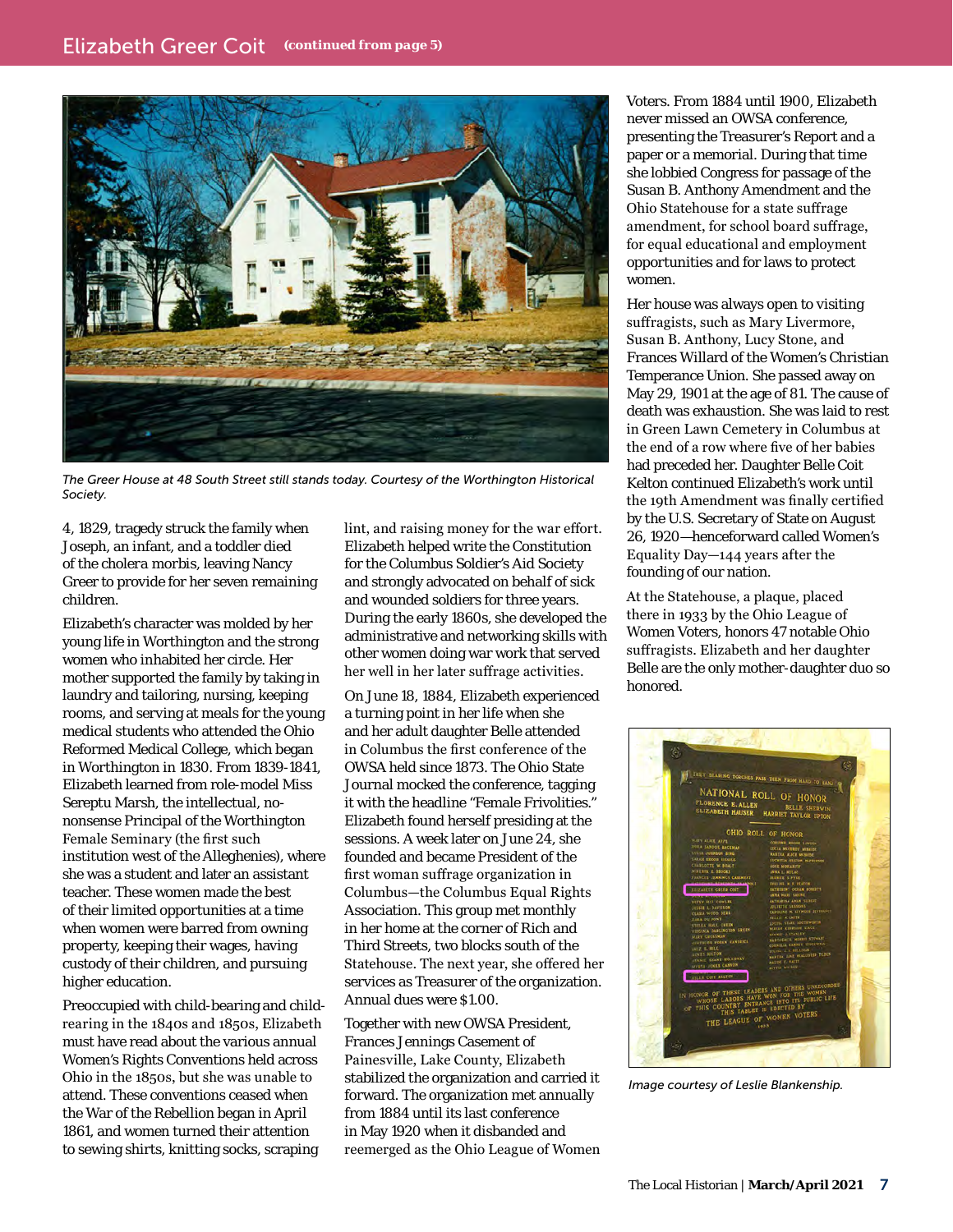# <span id="page-7-0"></span>Reaching Excellence One Step at a Time



*By John Dichtl, AASLH President and CEO.* 

*Originally published by the American Association of State and Local History, January 25, 2021. Reprinted by permission.*

fter ten years of helping more than 1,100 institutions<br>
move forward through self-assessment, this month<br>
AASLH relaunches the Standards and Excellence<br>
Program for History Organizations (STEPS). This is<br>
an exciting momen move forward through self-assessment, this month AASLH relaunches the [Standards and Excellence](https://aaslh.org/programs/steps/)  [Program for History Organizations](https://aaslh.org/programs/steps/) (STEPS). This is better.

If you are familiar with STEPS, you know it is a blueprint, a guide to improving the practices and policies of history institutions. STEPS helps small and mid-sized history museums and historical societies see the total picture and to function more effectively. Piece-by-piece, attending to the small things can add up to big change. Crucially, STEPS is designed to dovetail with the work you are already doing. It is not meant to add to your workload, but instead to help your organization set and attain reachable goals.

When STEPS appeared in 2009, it was the first time the field had performance indicators to help organizations figure out how close they were to national standards. With dozens of colleagues and partner institutions, we built STEPS on the standards in the museum field's [Continuum of Excellence](https://www.aam-us.org/programs/accreditation-excellence-programs/). That means STEPS has always shared many of the same standards with

the American Alliance of Museums' MAP and Accreditation Programs. Advancing from STEPS to these programs is a smooth transition. And because the performance indicators were broken into "Basic" achievement, "Good" and "Better" in the STEPS Workbook, it is always clear how close you are to meeting national standards and exactly what you need to do to get there.

#### **Step-by-step, institutions can benchmark themselves in six areas: Mission, Vision, and Governance; Audience and Community Engagement; Interpretation; Stewardship of Collections; Stewardship of Historic Structures and Landscapes; and Management.**

So what's new with the program as of 2021? Well, there is a wholly refreshed online community site providing discussion space and supplying supplementary materials for those enrolled in STEPS. Some of the best advice comes from conversations with peers who are engaging with the same questions that you are.

Most importantly, the STEPS Workbook has been comprehensively revised. Beginning in 2017 with the help of an army of volunteers and contributors, we addressed changing expectations in the field, particularly in the areas of inclusion, equity, community engagement, relevance, financial management, and digital collections. Seven overarching standards—covering issues of public trust, accountability, inclusion and equity, ethics, environmental sustainability, and technology—have been integrated into each of the six

*(continued on page 9)*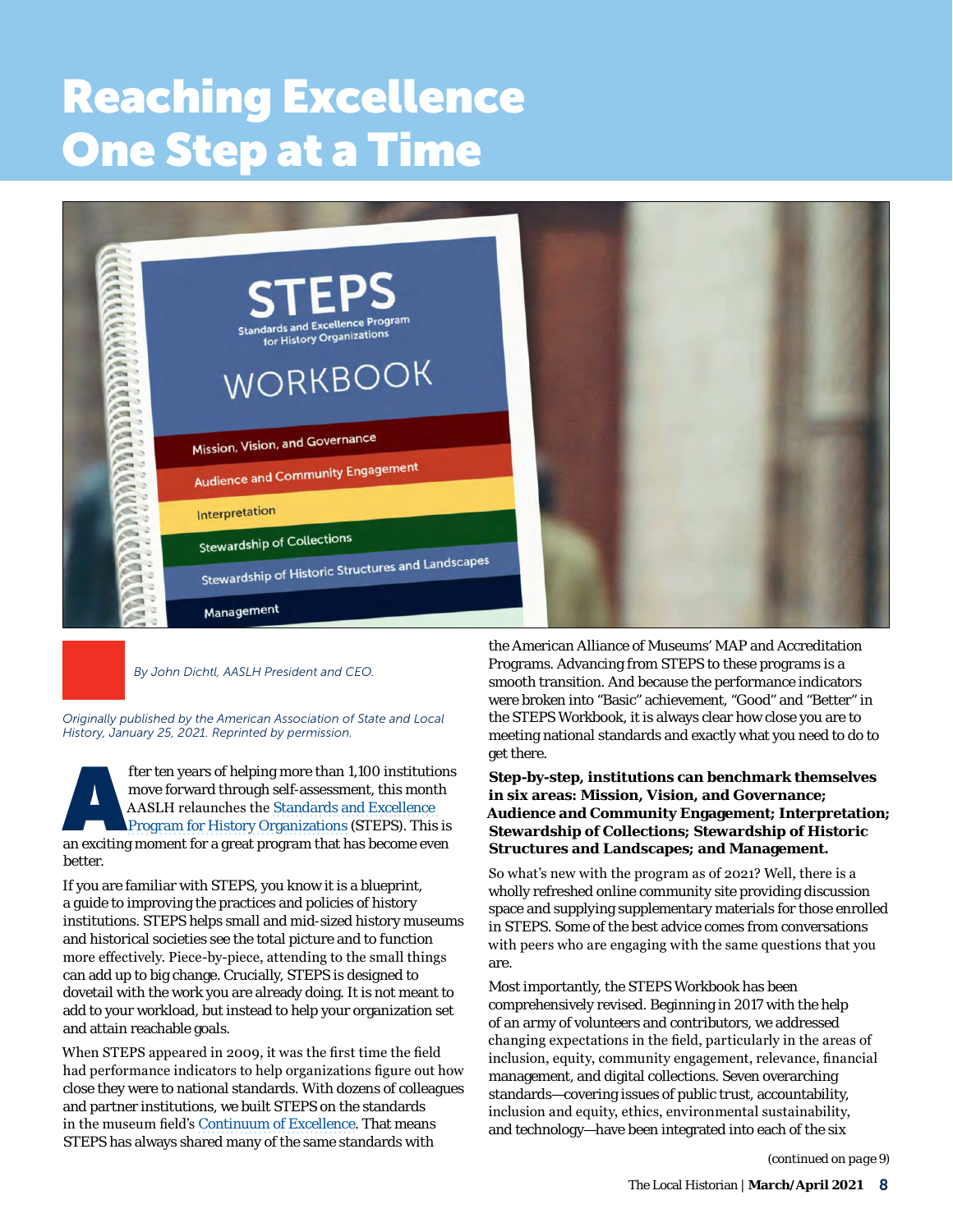<span id="page-8-0"></span>main subject areas. In addition, the language used for the performance indicators is more clearly scaled. That is, at the "Basic" level, institutions are called on simply to be "aware," to "describe," or to "discuss" questions, practices, and policies related to the national standards. At the "Good" level, they are called on to take more active steps: "develop," "create," "collect," "adopt," or "consult." And at the "Better" level, institutions are asked to "commit" to or take higher-level action on more challenging objectives, sometimes involving stakeholders or outside experts.

AASLH is not only releasing this improved version of STEPS, we are using it to strengthen and systematize all our professional development offerings. The national standards outlined in STEPS will be addressed, step-by-step with performance indicators, in AASLH's growing curriculum of webinars, workshops, and online courses.

#### **In other words, each AASLH learning opportunity should help STEPS participants make progress towards achieving "Basic," "Good," and "Better" levels.**

We were fortunate to have so much assistance in enhancing this program. AASLH's Cherie Cook, who helped to create STEPS and who single-handedly administered the program for more than a decade, distilled suggestions from many colleagues and completed months of editing in late fall before retiring from AASLH. I am enormously grateful to her for making this great program ever-better. She always saw that STEPS was an incredibly valuable tool for positive change. There are many other colleagues to thank, especially Nina Zannieri of the Paul

Revere Memorial Association, Scott Wands of Connecticut Humanities, and Max van Balgooy of Engaging Places LLC for their commitment to making STEPS stronger and more widely used. They and others have provided many hours of direction to this program, and the staff and I are grateful.

As a participant once recalled, "STEPS helped us be more forward thinking rather than getting stuck in day-to-day challenges." I believe that sums up the value of the program. Like any good assessment or planning tool, STEPS requires an investment of time that will pay off many times over. One has to step back from the daily press of obligations to look at the bigger picture, and then make adjustments piece-bypiece, practice-by-practice, policy-by-policy. Over the years, STEPS participants have shared their successes in doing this: "Our credibility in the community has increased as people understand we are committed to this assessment process." Another reported: "STEPS showed us we're on the right track and, more importantly, it made our board understand there's a reason why we have to pay attention to these things."

With the relaunch of STEPS, we invite all history organizations to join those who are using the program to become stronger, more effective institutions. If you are interested in learning more about meeting national standards and best practices, visit our [website](https://aaslh.org/programs/steps/) to enroll in the updated program or watch the free informational webinar, Is Your Organization Ready for Self-Assessment? Already enrolled in STEPS and looking to start fresh? Email [learn@aaslh.org](mailto:learn@aaslh.org) and we will help you get started with the new workbook and online STEPS Community.

### ANNOUNCEMENTS

## CALL FOR SUBMISSIONS: 2020 Local History Publication Awards

The Center for Archival Collections at Bowling Green State University is accepting submissions for the Local History Publication Awards. Works published between January 1, 2020 and December 31, 2020 will be accepted.

The Awards Committee will recognize authors for outstanding publications in two divisions. The Academic Scholar Division will include works prepared and submitted by authors who are professional writers or academicians. The Independent Scholar Division will include works prepared and submitted by independent or local researchers,

amateurs, and other creative writers who do not claim "history" as a profession. Each Division winner will receive a \$300 cash award and plaque.

Eligible works must address an historical topic within the nineteencounty region of northwest Ohio. Works shall be judged by the Awards Committee on: literary merit, overall significance and contribution to explaining and understanding the history of the region. Consideration also will be given for style and content. Other considerations will include grammar, accuracy, illustrations, layout, indexes, and distribution.

To submit a work, authors should send two copies to the Center for Archival Collections, 5th Floor, William T. Jerome Library, Bowling Green State University, Bowling Green, Ohio 43403, postmarked by March 31, 2021. All works submitted become the property of the CAC. For complete information about the award and submissions, please see [www.bgsu.](https://www.bgsu.edu/library/cac/services/engagement/guidelines.html) [edu/library/cac/services/engagement/](https://www.bgsu.edu/library/cac/services/engagement/guidelines.html) [guidelines.html](https://www.bgsu.edu/library/cac/services/engagement/guidelines.html). For further information, please contact Jennifer Long Morehart at the CAC at 419-372- 9614 or [jmoreha@bgsu.edu.](mailto:jmoreha%40bgsu.edu?subject=)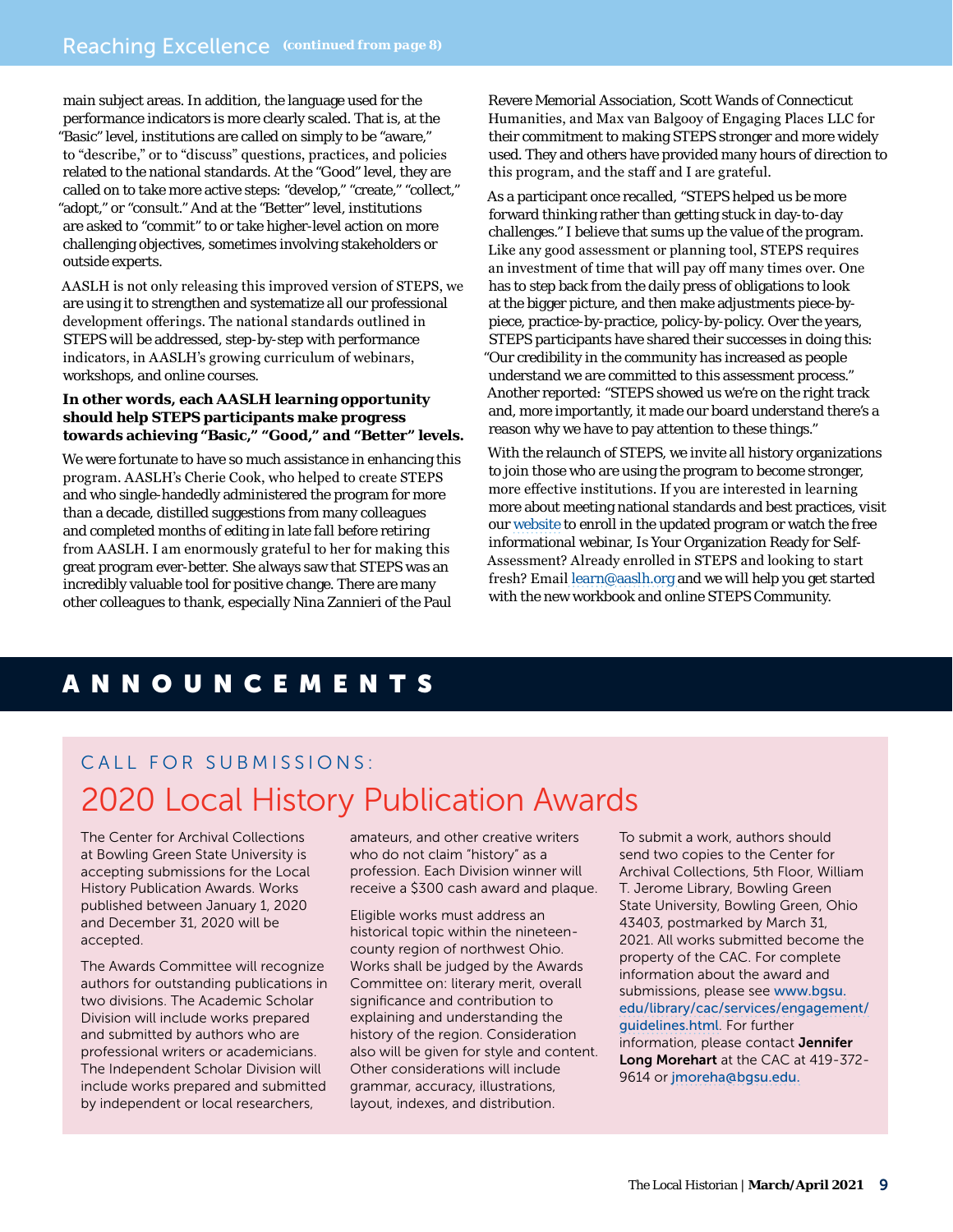### ANNOUNCEMENTS



**Historic Preservation** 

Pursue a bachelor's, master's or both through our five-year bridge program.

ursuline.edu/learnmore



# Open Now: the 2020 National Visitation Survey

The American Association for State and Local History (AASLH) is currently accepting responses to their annual "National Visitation Survey for History Organizations," the only national effort to monitor and report on inperson visitation trends at history museums, historic sites, and other history organizations. This survey will help the field assess the impact extended closures from Covid-19, climate change, social unrest, and more had on our institutions last year. In addition to asking about changes to in-person visitation from 2019 to 2020, the survey includes a special section about the impact of the pandemic on operations, capacity restrictions, and staffing.

Your response is absolutely critical to this effort. With information about budget, staffing, and visitation onhand, the survey should only take about ten minutes. Your contribution to this survey will help the entire field better understand the impact 2020 had on the history community and help AASLH provide better resources and support for the road ahead. Please complete the survey and encourage colleagues at other institutions to do the same.

The survey closes on March 31.

[www.surveymonkey.com/r/Visitation2021B](https://www.surveymonkey.com/r/Visitation2021B)

# Ohio History Day Call for Judges

Calling all educators, historians, museum professionals, and anyone with a love of history and community! We need your help to ensure this year's virtual [Ohio History](https://www.ohiohistory.org/learn/education/in-your-classroom/ohio-history-day)  [Day](https://www.ohiohistory.org/learn/education/in-your-classroom/ohio-history-day) is a HUGE success for Ohio's students.

[Ohio History Day](https://www.ohiohistory.org/learn/education/in-your-classroom/ohio-history-day), an affiliate of National History Day, gives students in grades 4-12 the chance to become historians. Based on their own research and aligned to the [annual theme](https://www.ohiohistory.org/OHC/media/OHC-Media/Documents/History%20Day/2021-Theme-Narrative.pdf), students create exhibits, documentaries, performances, websites and academic papers, and present their findings at competitions. Thousands of students take part in Ohio History Day competitions across the state each year.

To ensure the safety of our students, teachers, judges and staff, this year all ten (10) regional contest and the State Contest will be held virtually. This means you can judge from the comfort of your own home! Ohio History Day students are some of the most dedicated, knowledgeable, and enthusiastic in the state, and by volunteering as a virtual judge you are playing a vital role in helping them continue their learning journey.

Interested in learning more? Check out Ohio History Day's [Judge Page](https://www.ohiohistory.org/learn/education-and-outreach/ohio-history-day/judges) for helpful videos, resources, and testimonials from previous judges. To find an Ohio History Day contest and register as a virtual judge, please visit our [Sign Up! page](https://www.ohiohistory.org/learn/education/in-your-classroom/ohio-history-day/judges/sign-up!).

Got questions? We have answers—feel free to contact us at [historyday@ohiohistory.org.](mailto:historyday%40ohiohistory.org?subject=) We hope to "see" you soon at a virtual Ohio History Day Contest!

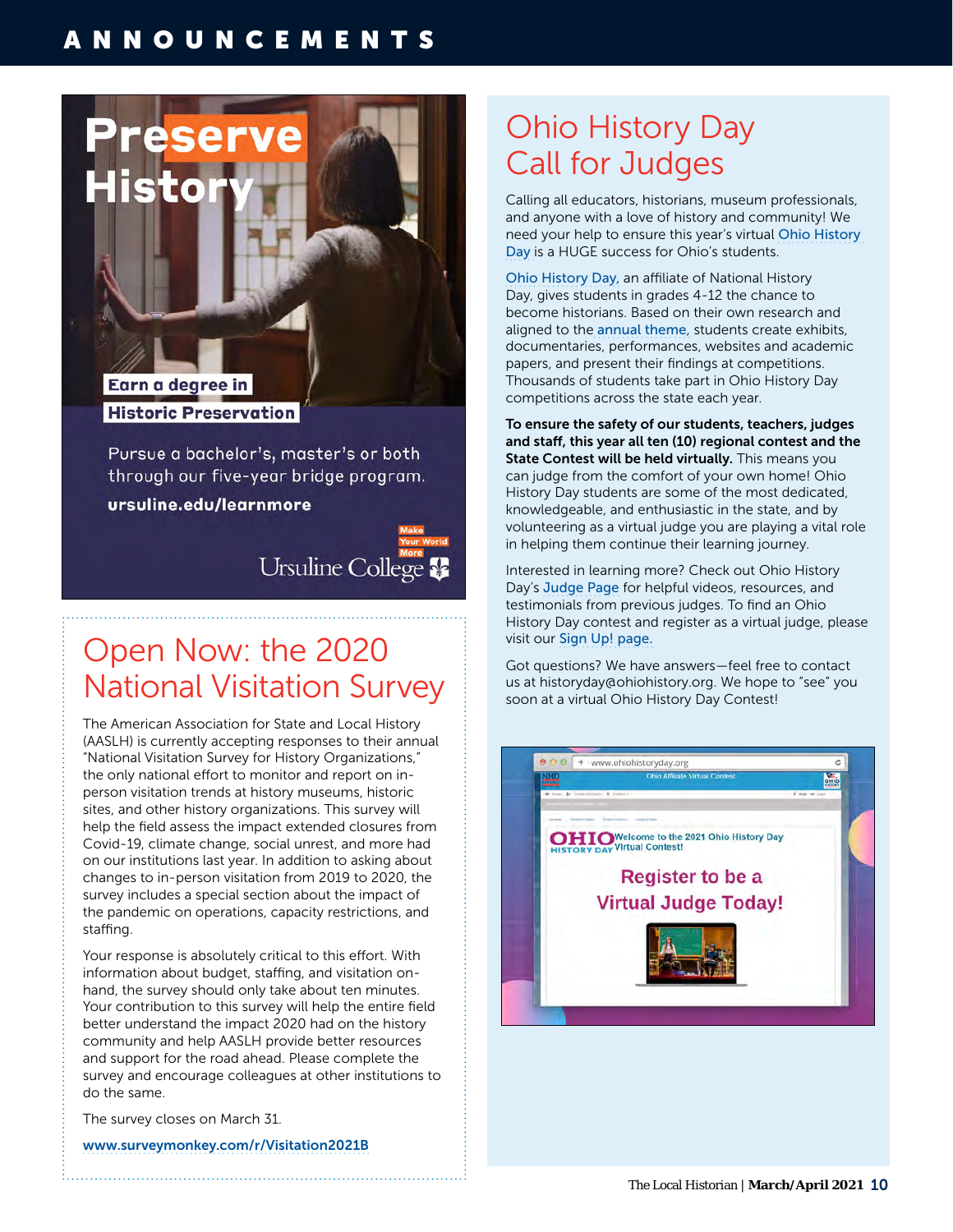### CHALLENGE ACCEPTED: OVERCOMING OBSTACLES Regional Meetings Begin Tomorrow!

There's still time to register for the 2021 Regional Meetings!

Registration is available from our website at [ohiolha.org/what-we](https://ohiolha.org/what-we-do/regional-meetings/)[do/regional-meetings/](https://ohiolha.org/what-we-do/regional-meetings/) Though we would be very grateful if you're able to register at the normal Regional Meeting price of \$30, we also understand that this has been a difficult year financially, so you will be able to choose the amount that you can afford (as low as \$1). As always, we encourage you to attend not only the meeting for your region, but any others that interest you. We will be recording the content sessions and making them available after the meetings.

We will hold 5 meetings this spring, for all 10 regions. We are combining two regional meetings into one virtual meeting each weekend. Virtual meetings will continue to function similarly to in-person regional meetings with a business meeting, elections, two content presentations, sharing time, and a "tour" of the host sites. Each Region will go into a "breakout room" for the Business Meeting, including the election of Regional Representatives. All meetings will begin at 9 am and adjourn at 12:30 pm. We will leave the meeting open until 1:30 for those who may wish to chat informally with colleagues over lunch.

The schedule and content sessions for the 2021 meetings are:

#### MARCH 6: REGIONS 5 & 10

Building and Maintaining a Relationship with Your Downtown and Community with Judy Bratten and Paul Zuros, Historic Fort Steuben

How to Handle Angry Visitors: COVID edition with Wendy Zucal and Jacob Masters, Dennison Railroad Depot Museum

#### MARCH 13: REGIONS 3 & 4

Cover Your ASSets: Be Prepared with Mary Plazo, Akron-Summit County Public Library; Leianne Neff Heppner, Summit County Historical Society; and Greg Palumbo, Lakewood Historical Society

#### Adapting Your Programming to an Online Audience with Rebecca Urban, Peninsula Foundation;

Melissa Karman, The Sutliff Museum; and Barbara Piscopo and Jenn McManamon, Lorain Historical Society

#### MARCH 20: REGIONS 8 & 9

Building an Internship Program to Involve Young People in Your **Organization** with Brad Davis, Southeast Ohio History Center

Overcoming Obstacles to Historic Preservation in Your Community with Tom O'Grady, Southeast Ohio History Center, and Carrie Rhodus, Ohio History Service Corps

#### APRIL 10: REGIONS 2 & 6

Overcoming Obstacles for the Preservation of Poindexter Village with Reita Smith, James Preston Poindexter Foundation

Grants for Your Institution: Where to Find Them and How to Get Them with Ron Davidson, Sandusky Libraries

#### APRIL 17: REGIONS 1 & 7

Online Educational Programs for a Pandemic and Beyond with Michael McMaster, Wood County Museum; Chris Moynihan, Armstrong Air and Space Museum; and Kyle Driscoll, Ohio History Service Corps

Storytelling as Research: Reaching Underserved Communities with Jo Ann Burkhardt, Defiance College



# A Special Call to Underserved Audiences

The Ohio Historical Marker program is seeking marker applications that represent underserved audiences throughout Ohio. In particular, we are asking for Ohio stories about: people of color; immigrant communities; women; LGBTQ+; under-represented faith-based communities; and, people with disabilities. Additionally, counties with fewer than 12 markers will be considered as an underserved area and given a spot to tell their stories during this application cycle.

Applications will be due May 1, 2021. Details about the program — along with applications, price lists, grant information, and sample submissions — can be found online at [www.RemarkableOhio.org.](http://www.RemarkableOhio.org)

During this "Special Call," only applications addressing the requested topics will be considered. The next OPEN application deadline will likely be May 1, 2022.

Please help the Ohio Historical Marker Program get the word out about this marker special call. Rack Cards and pdf announcements will be available soon. Contact Laura Russell, Historical Markers Coordinator, at [lrussell@ohiohistory.](mailto:lrussell@ohiohistory.org) [org](mailto:lrussell@ohiohistory.org) and she will happily answer questions about the call and get promotional materials to you.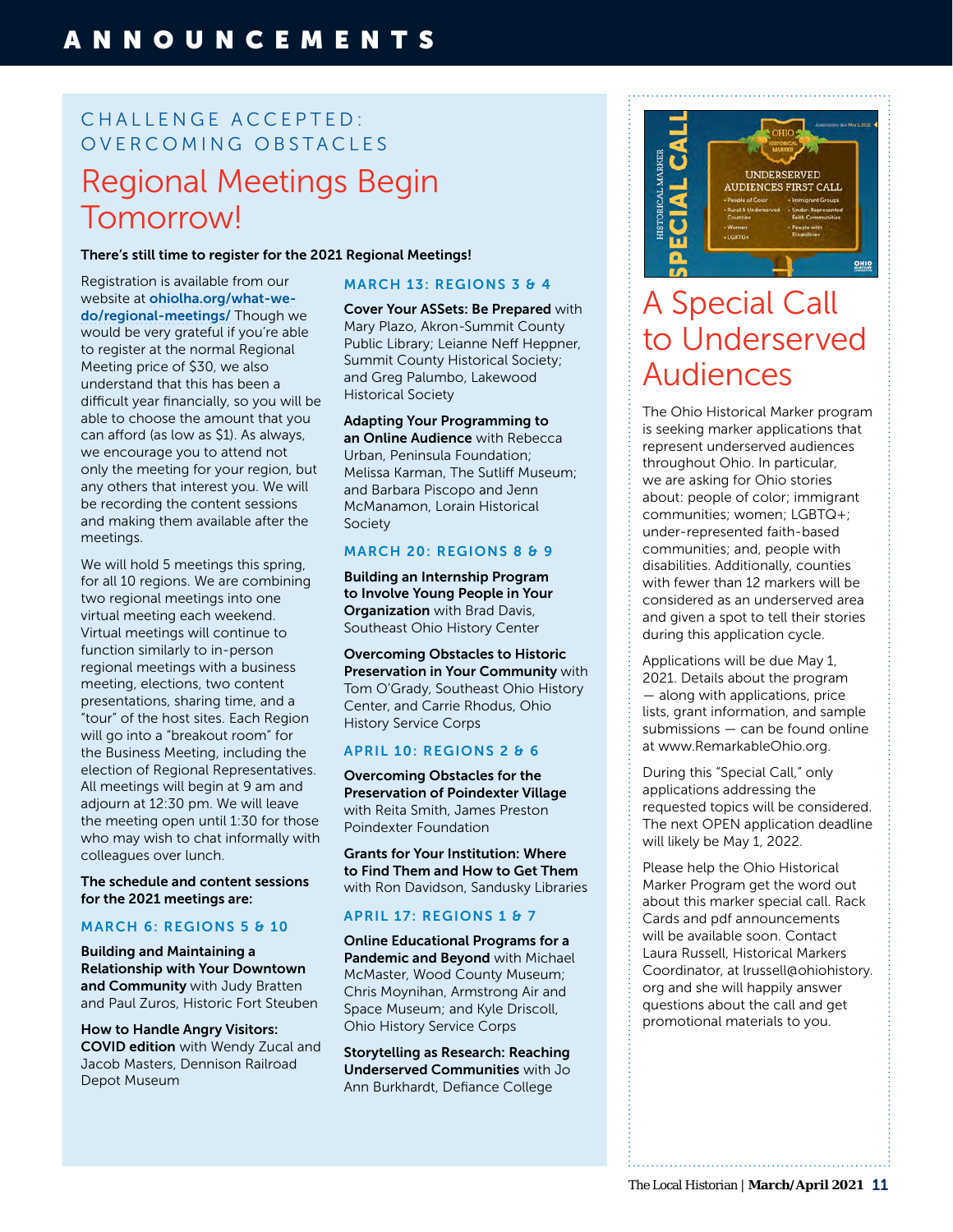### ANNOUNCEMENTS



April 11-13, 2021 - Virtual Conference Visit ohiomuseums.org for complete details

## 2021 OMA Virtual Annual Conference

#### April 11-13, 2021

**Moonshot** – noun – "an extremely ambitions or innovative project."

This is our moonshot moment, museums. Amidst a year of disruption, upheaval and change, museums have had to reimagine our critical role and our impact. This is our opportunity to address the needs of our community, learn to navigate in innovative ways, and leave the "this is how we've always done it" mindset in the past.

How can we continue to evolve and use this opportunity to reexamine our operations, internal structures and how we execute our missions? How can museums transform, connect, and lead our community when it's needed most?

Join us April 11-13 as we explore these topics and more at the 2021 Ohio Museums Association's Virtual Annual Conference - *Museums Reimagined: Opportunities to Reflect, Recover and Reinvent.*

Visit [ohiomuseums.org](https://www.ohiomuseums.org/) for complete details.

### ON THE WEB Connecting to Collections Care Webinar Archives

#### [www.connectingtocollections.org/archives/](https://www.connectingtocollections.org/archives/)

Have a question about caring for or storing collections items? Chances are there's a webinar in the Connecting to Collections Care archives that will answer it. The recorded webinars are free to view, and the archive is browseable by year or by topic.

## Ohio Humanities Launches Recovery Grant Program

*Ohio Humanities to award \$150,000 to nonprofit organizations to help meet continuing pandemic challenges* 

Ohio Humanities announced the Public Humanities Recovery Grant Program, a special one-time funding opportunity to provide support to public humanities organizations across the state seeking to serve public audiences in 2021. Eligible projects include public humanities events, digital projects, efforts to provide social distancing measures at cultural sites, and more.

"The cultural sector continues to be challenged by the economic effects of the COVID-19 crisis," said Ohio Humanities Executive Director Pat Williamsen. "Ohio Humanities is dedicated to helping mitigate the effects of the pandemic on public humanities organizations by continuing to support our partners as they bring humanities programming to Ohioans."

Application deadlines for the Public Humanities Recovery Grant program align with Ohio Humanities' regular quarterly grant cycle for the spring and summer of 2021. First-round applications are due on March 26, with drafts due by March 8, for projects with start dates after May 17. Second-round applications are due on June 7, with drafts due by May 10, for projects with start dates after August 15.

To learn more about Ohio Humanities grant opportunities, and for more information about Recovery Grants, please visit [ohiohumanities.org/public](http://www.ohiohumanities.org/public-humanities-recovery-grant/)[humanities-recovery-grant](http://www.ohiohumanities.org/public-humanities-recovery-grant/). For assistance navigating the Recovery Grant application process, please contact Ohio Humanities at [ohiohumanities.formstack.com/](https://ohiohumanities.formstack.com/forms/phrg_interest_contact_copy) [forms/phrg\\_interest\\_contact\\_copy](https://ohiohumanities.formstack.com/forms/phrg_interest_contact_copy).

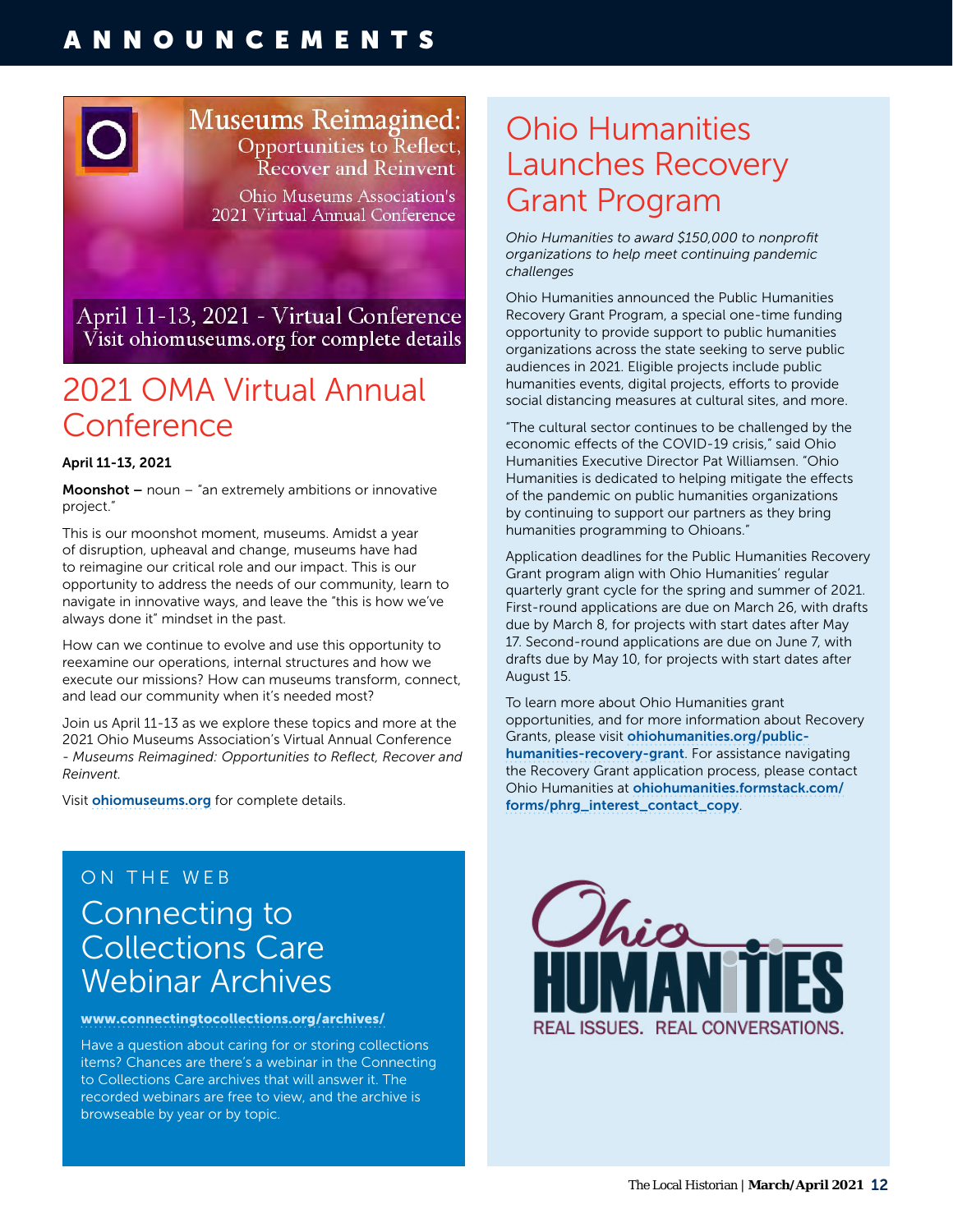## <span id="page-12-0"></span>Historical Records Preservation **Grants**

The Ohio Historical Records Advisory Board announces the availability of grants between \$500 and \$5,000 to archival institutions to fund projects to preserve and/or provide access to Ohio's historical records. The grants are funded by the National Historical Publications and Records Commission ([NHPRC](https://www.archives.gov/nhprc)), an arm of the National Archives and Records Administration ([NARA](https://www.archives.gov/)).

Grant applications are due March 31, 2021. More information on the grants, including the application packet, is available [here](http://www.ohrab.org/grants/regrant/).

Projects eligible for funding in 2021 include:

Assessment and Strategic Planning: hiring consultants to identify needs and priorities for improving the organization, description, preservation and access to collections.

Access, Arrangement and Description: identifying, organizing, and improving access to historical records.

Preservation: purchasing archival file folders, archival boxes, dehumidifiers, humidifiers, hygrothermographs, or HEPA vacuum cleaners.

Website Development: Adding collections to online catalog, developing virtual archives, or creating an on-line database. Websites designed to support access to researchers (e.g., online catalogs, finding aids, and digitized collections, rather than curated web exhibits) will receive preference in funding.

Please Note: all projects should produce some type of online content, such as a finding aid, report or digital images.

Questions? Please contact: Stephen Badenhop, Records and Archives Coordinator, Union County Records Center (937-645-4177; [sbadenhop@](mailto:sbadenhop@unioncountyohio.gov) [unioncountyohio.gov](mailto:sbadenhop@unioncountyohio.gov).

# OHRAB Scholarships

The Ohio Historical Records Advisory Board (OHRAB) is pleased to announce a development opportunity for students, volunteers and records professionals.

OHRAB, in conjunction with the National Historical Publications and Records Commission has allocated \$1,200 annually in scholarship aid to support continuing archival education for graduate students and individuals who care for the historic record. The Board will award scholarships to assist individuals in attending a professional development opportunity of their choosing. The meeting may be in person or virtual. Applications are due on April 30, 2021.

Funding is available to support attendance at development opportunities offered by such organizations as:

- The Midwest Archives Conference,
- The Society of American Archivists,
- The Society of Ohio Archivists,
- The Ohio Local History Alliance,
- The Academic Library Association of Ohio,
- The Ohio Municipal Clerks Association,
- The International Institute of Municipal Clerk,
- The Ohio Township Association,
- The Ohio Genealogical Society, or
- Other professional development opportunities subject to approval by OHRAB.

Applicants must be individuals who are full-time (minimum of 9 credits) graduate students currently enrolled in an Ohio institution of higher education; individuals working or volunteering in an Ohio library, archive, special collection, or government repository; individuals who serve as a state, county, municipal, or township official or their designee whose main responsibilities is to maintain public records; and those who work or volunteer in other roles caring for or providing access to records within the State of Ohio.

For more information and the application form, contact Tina S. Ratcliff, OHRAB Awards Committee Chair, [ratclifft@mcohio.org](mailto:ratclifft@mcohio.org)

### NEWS FROM THE REGIONS

#### IN 100 WORDS OR LESS, DO YOU HAVE OUTSTANDING NEWS TO SHARE ABOUT YOUR ORGANIZATION?

Please email it to your regional representative for the next issue of The Local Historian*. Contact information for the representatives in your region is on page 2 of this issue. Of course, you are welcome to forward your news directly to the editor of* The Local Historian *at* [ohiolha@ohiohistory.org](mailto:ohiolha@ohiohistory.org)*. Rather than serving as a calendar of events, items for "News from the Regions" are chosen to inspire, connect, and educate the Alliance's members all over Ohio and celebrate notable and imitation-worthy accomplishments of Alliance members.*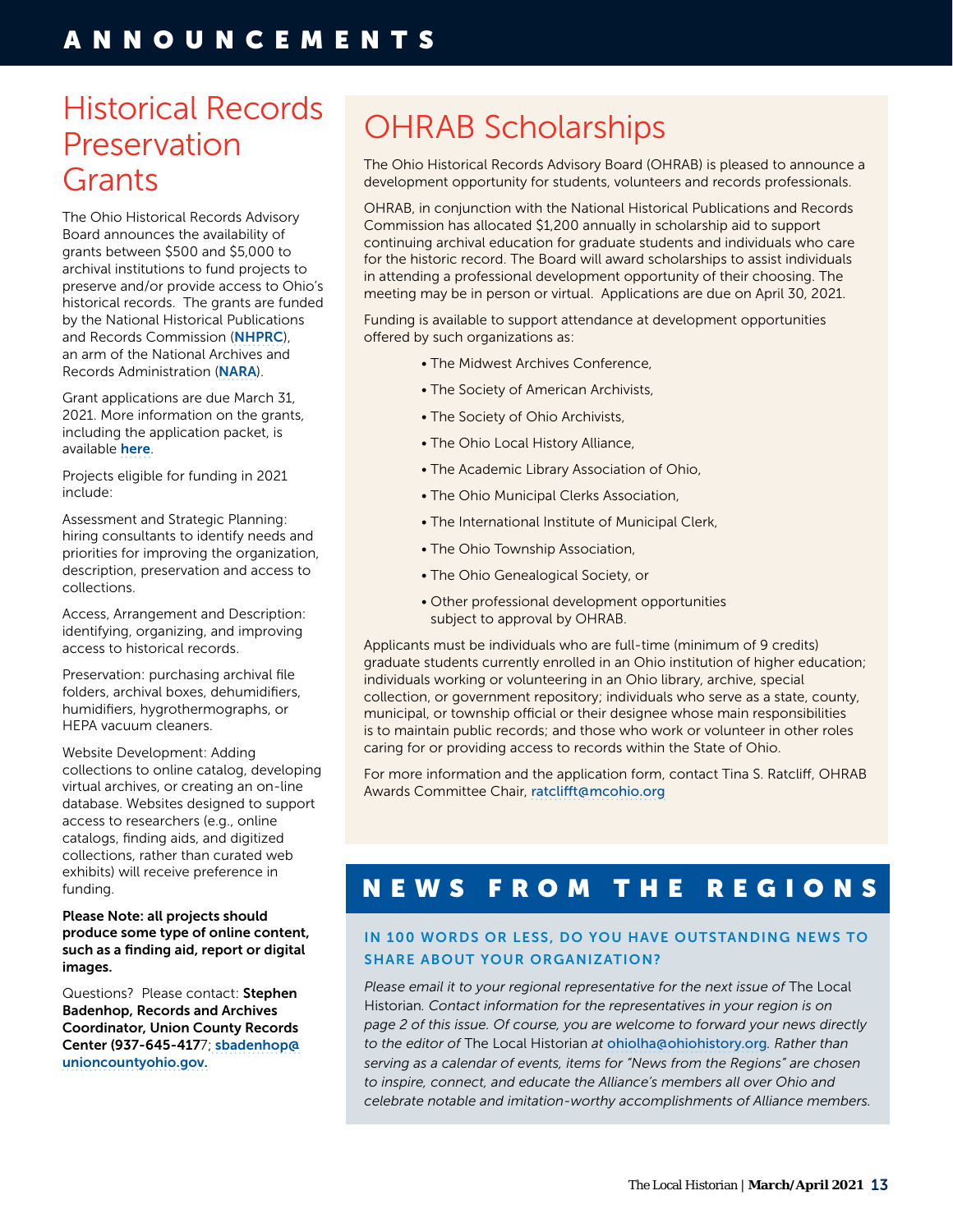### <span id="page-13-0"></span>MEMBERS

*Joined or renewed between January 13 and February 18, 2021*

#### Welcome New Members

#### INDIVIDUALS

Noah Ancil, *Canton* Robert Kroeger, *Montgomery* Janet Million, *Cincinnati*

#### ORGANIZATIONS

Sinclair Community College Library, *Dayton*

The Springfield Historical Society LLC, *Springfield*

### Thank You, Renewing Members

#### INDIVIDUALS

| Rosalie Frazier, Columbus |  |
|---------------------------|--|
| Marsha Friend, Columbus   |  |

Daniel L. Frizzi, *Bellaire* Sherri L. Goudy, *Wapakoneta*

#### ORGANIZATIONS

Allen County Historical Society, *Lima*

Brunswick Area Historical Society, *Brunswick*

Chester-Shade Historical Association, *Chester*

Cleveland Heights Historical Society, *Cleveland Heights*

Dayton Police History Foundation, Inc., *Dayton*

Enon Community Historical Society, *Enon*

Fairport Harbor Historical Society, *Fairport Harbor*

Franklin Area Historical Society, *Franklin*

Franklin County Genealogical & Historical Society, *Columbus*

Friends of White Water Shaker Village, *Harrison*

Gates Mills Historical Society, *Gates Mills*

Guernsey County Historical Society, *Cambridge*

Harmony Hill Association, Inc, *Williamsburg*

Harrison County Historical Society, *Cadiz*

Heritage Sylvania, *Sylvania*

Historic Perrysburg Inc, *Perrysburg*

International Women's Air & Space Museum, *Cleveland*

James A. Garfield Civil War Round Table, *Bedford*

The John P Parker Historical Society, *Ripley*

John Paulding Historical Society Inc, *Paulding*

Lake County Historical Society, *Painesville*

Licking County Library, *Newark*

Louisville-Nimishillen Historical Society, *Louisville*

Loveland Museum Center, *Loveland*

Minerva Area Historical Society, *Minerva*

Museum Acrylics Co., LLC, *New Philadelphia*

Museum of Hispanic and Latino Cultures, *Lorain*

Northampton Historical Society, *Cuyahoga Falls*

Oxford Museum Association, *Oxford*

Thomas A Edison Birthplace Association, *Milan*

Windsor Historical Society, *Windsor*

### CALENDAR

#### MARCH 6:

OLHA Regional Meeting, Regions 5 & 10. For more information, see page 11.

Ohio History Day Regional Contests, Regions 2, 7 & 9 For more information, see page 10.

#### MARCH 13:

OLHA Regional Meeting, Regions 5 & 10. For more information, see page 11.

Ohio History Day Regional Contests, Regions 1, 5, 6 & 8 For more information, see page 10

#### MARCH 20:

OLHA Regional Meeting, Regions 3 & 4. For more information, see page 11.

Ohio History Day Regional Contests, Region 10. For more information, see page 10.

#### MARCH 26:

Public Humanities Recovery Grant first-round applications due. For more information, see page 12.

#### MARCH 27:

Ohio History Day Regional Contests, Regions 3 & 4 For more information, see page 10.

#### MARCH 31:

OHRAB Grants Due. For more information, see page 13.

Local History Book Awards deadline. For more information, see page 9.

#### APRIL 10:

OLHA Regional Meeting, Regions 2 & 6. For more information, see page 11.

#### APRIL 11-13:

Ohio Museums Association Conference. For more information, see page 12.

#### APRIL 15:

Income Tax Returns Due! Support the Ohio History Fund. For more information, see page 1 & 4.

#### APRIL 17:

OLHA Regional Meeting, Regions 1 & 7. For more information, see page 11.

#### APRIL 30:

OHRAB Scholarship Applications due. For more information, see page 13.

#### MAY 1:

Ohio Historical Marker applications due. For more information, see page 11.

#### JUNE 7:

Public Humanities Recovery Grant second-round applications due. For more information, see page 12.